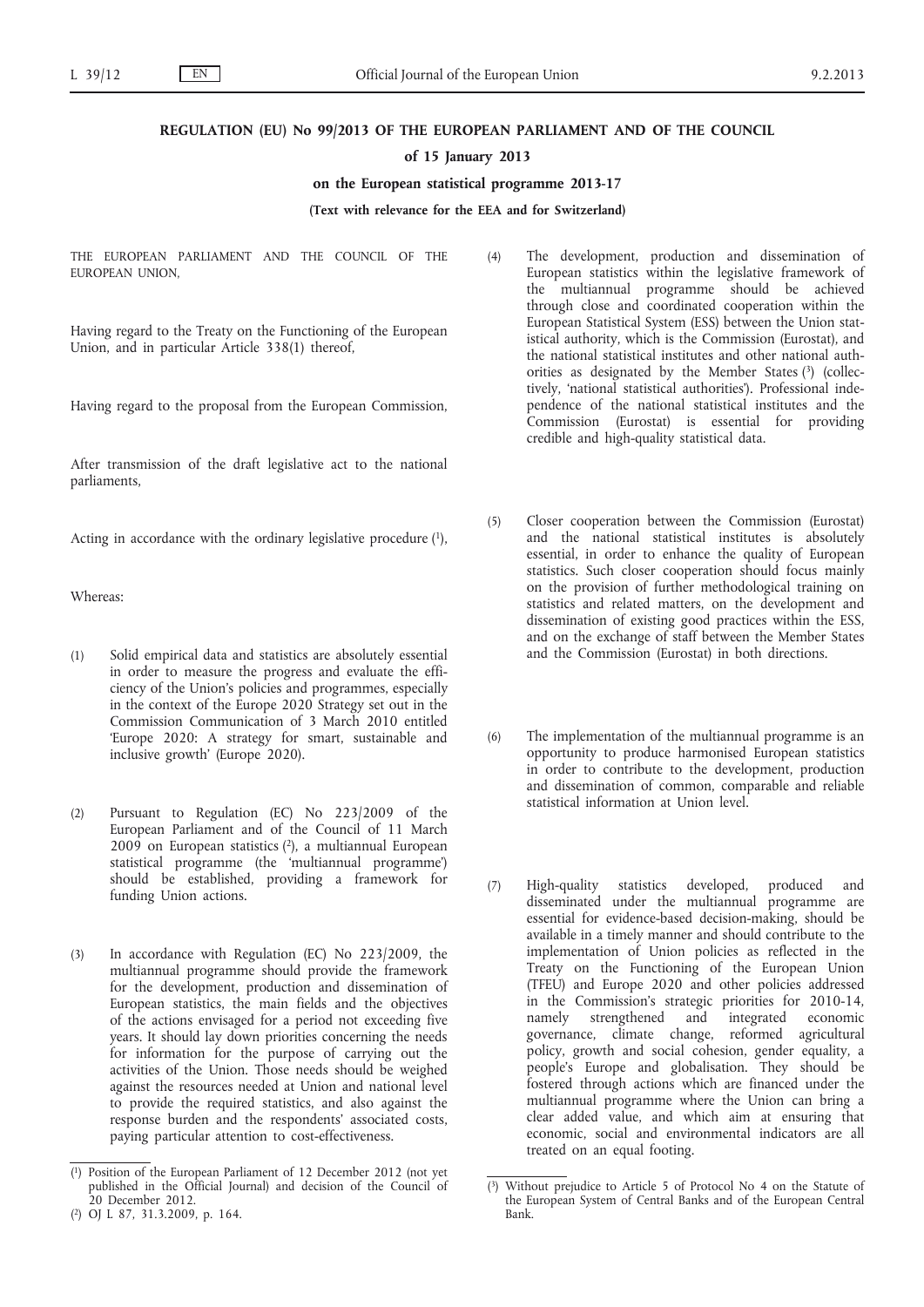- (8) When defining statistical areas to be developed, the objectives of Regulation (EU) No 691/2011 of the European Parliament and of the Council of 6 July  $2011$  on European environmental economic accounts  $(1)$ , which relate to the development of new environmental economic account modules, should be taken into account.
- (9) In addition, particular attention should be paid in statistical studies to the impact of fiscal consolidation programmes on workers and other citizens. Statistical data should be collected in such a way as to ensure the visibility of developments in individual Member States, such as developments regarding unemployment, the amount of and changes to social transfer payments, the number and quality of jobs, labour mobility within the Member States, within the Union and between the Union and third countries, and the related sociogeographical changes in pay structure and training measures.
- (10) In recent years, the ESS has been faced with a number of challenges. First, a lack of high-quality national statistics can have detrimental effects on Member States and on the Union in general. Consistently accurate and highquality statistics, produced by the professionally independent national statistical institutes, are therefore absolutely essential for the purposes of policy-making at national and at Union level, and, in particular, in the context of the euro area's supervisory mechanisms.
- (11) Second, the need for European statistics has been constantly increasing, and this trend is unlikely to change in the future. Economic globalisation represents a specific challenge, requiring the development of new metrics to measure global value chains in an internationally coordinated way, thereby providing a better picture of economic growth and job creation.
- (12) Third, the nature of needs is constantly changing, requiring more synergy between statistical domains.
- (13) Fourth, appropriate breakdowns of available data can make it easier to monitor the effects of the economic and financial crisis and the impact of implemented policies on citizens, including the most vulnerable.
- (14) Fifth, the nature of statistics has changed. They are no longer merely one source of information for policymaking purposes, but are now at the very heart of the decision-making process. Evidence-based decision-making requires statistics that meet high-quality criteria linked to

the specific purposes they are serving, and there is an increasing need for complex multidimensional statistics supporting composite policy areas. In order to respond correctly to policy-making requirements, gender disaggregated data is necessary, where appropriate.

- (15) Sixth, due to the appearance of new actors on the information market, including those providing information in nearly real time, the priority for the ESS in future is high quality, including timeliness.
- (16) Seventh, budget constraints at both national and Union level as well as the need to further reduce the burden on enterprises and citizens make the situation even more challenging.
- (17) The Commission Communication of 10 August 2009 on the production method of EU statistics: a vision for the next decade, and the ESS strategy for its implementation, address all those seven challenges by aiming to reengineer the ways of working in the ESS in order to make it more efficient and flexible. The implementation of that Communication constitutes the core of the multiannual programme within the framework of the joint ESS strategy.
- (18) To ensure the integrity and quality management of the development, production and dissemination of European statistics under this Regulation, the national statistical institutes and the Commission (Eurostat) should take all necessary measures to maintain public confidence in statistics and to allow for a more rigorous application of the European Statistics Code of Practice in force and of the Commission Communication of 15 April 2011 entitled 'Towards robust quality management for European Statistics', while complying with the principles set out therein.
- (19) With the aim of better matching the limited resources available to national and European producers for producing European statistics with the increasing needs for statistics, the preparation phase of the Commission's annual statistical work programmes, which spell out in detail the multiannual programme, should include a systematic and thorough review of statistical priorities that will reduce less important requirements and simplify existing processes, while at the same time improving the reliability and maintaining the highquality standards of official statistics. Account should also be taken of the burden on respondents, be they businesses, central, regional or local government units, households or individuals. The process should be pursued in close cooperation with both the users and the producers of European statistics.

<sup>(</sup> 1) OJ L 192, 22.7.2011, p. 1.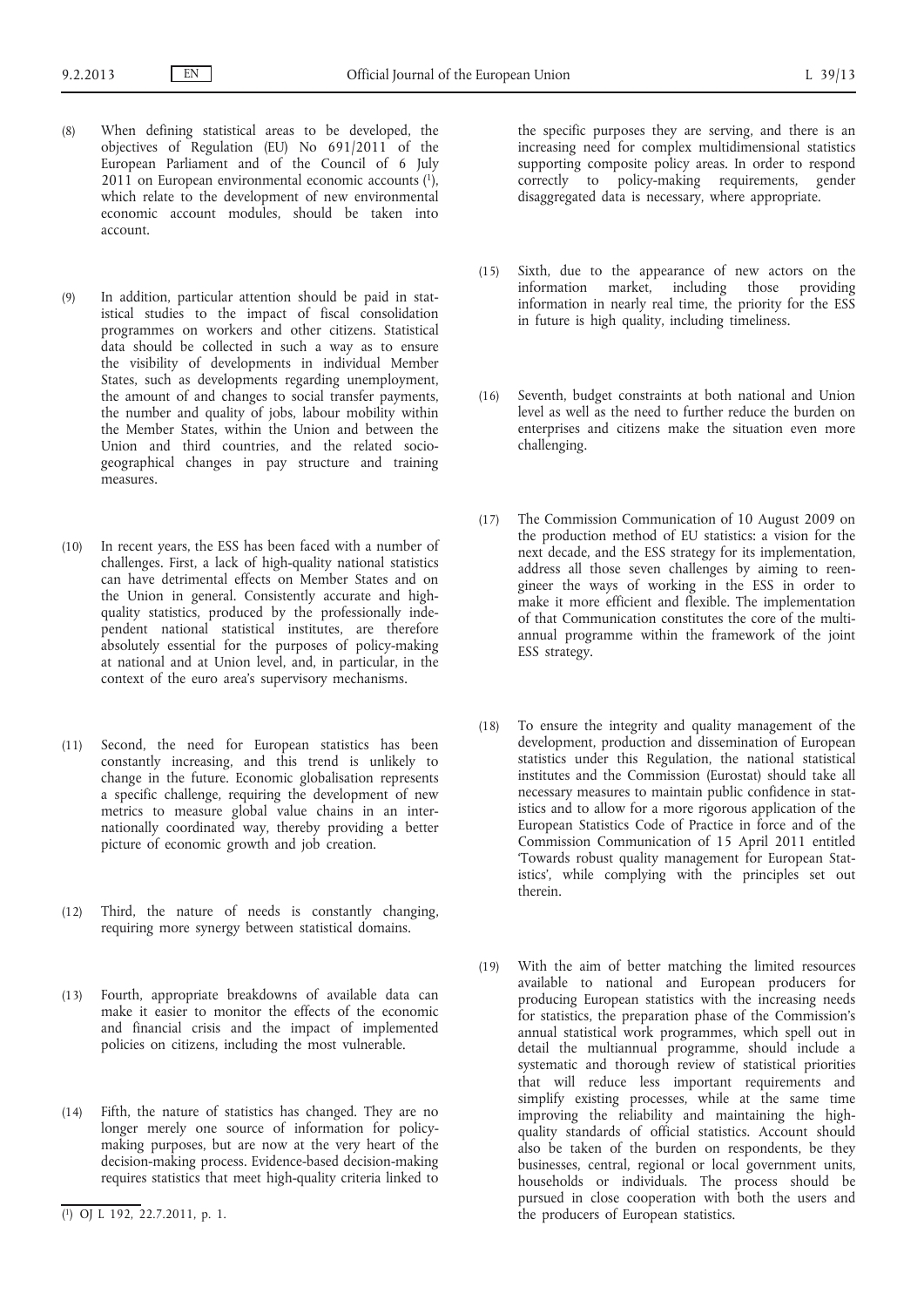- (20) In this context, reasonable financial burden-sharing between the budgets of the Union and the Member States should be achieved. In addition to the financial allocation set by this Regulation, the national statistical authorities should therefore receive at national level the appropriate funding for carrying out the individual statistical actions decided for the implementation of the multiannual programme.
- (21) In view of the compliance burden, particularly on smaller Member States, the Commission (Eurostat) should be able to provide technical assistance and expertise to Member States to help them tackle research constraints and major methodological obstacles, with a view to ensuring compliance and the provision of high-quality data.
- (22) The financial envelope of the multiannual programme should also be allocated in such a way as to cover the expenses needed for improving the process for producing high-quality European statistics, and the capacity to do so, and for the training needs of national statisticians.
- (23) Financial contributions by the Union should support actions for the development, production and dissemination of European statistics as set out in this Regulation. They should take the form of grants, public procurement contracts or any other interventions needed for the purposes of achieving the objectives of the multiannual programme. In this context, the use of lump sums should be a principal means of simplifying grant management.
- (24) Pursuant to Article 15 of Regulation (EC) No 223/2009, an adequate financial structure should be developed to support collaborative networks.
- (25) Provision should be made to open the multiannual programme to participation of the countries of the European Free Trade Association participating in the European Economic Area ('the EEA/EFTA countries') and to Switzerland. Provision should also be made to open the multiannual programme to participation by other countries, in particular the neighbouring countries of the Union, countries which have applied for membership of the Union and candidate and acceding countries.
- (26) In the context of the implementation of the multiannual programme, where appropriate, cooperation with third countries not participating in the multiannual programme should be encouraged, taking into account any relevant agreements, or any envisaged agreements, between those countries and the Union.
- (27) In order to be considered as financing decisions according to Article 84(3) of Regulation (EU, Euratom)

No 966/2012 of the European Parliament and of the Council of 25 October 2012 on the financial rules applicable to the general budget of the Union (1) ('the Financial Regulation'), the annual work programmes adopted by the Commission for the implementation of the multiannual programme have to set out the objectives pursued, the expected results, the method of implementation and their total amount. They must also contain a description of the actions to be financed, an indication of the amount allocated to each action and an indicative implementation timetable. It is desirable that they also set out the relevance of the objectives pursued to the users' needs and a project plan. For grants, they should include the priorities, the essential evaluation criteria and the maximum rate of co-financing. Moreover, the annual work programmes should include appropriate indicators for monitoring outcomes.

- (28) Since the objective of this Regulation, namely to establish the multiannual programme, cannot be sufficiently achieved by the Member States and can therefore be better achieved at Union level, the Union may adopt measures, in accordance with the principle of subsidiarity as set out in Article 5 of the Treaty on European Union. In accordance with the principle of proportionality, as set out in that Article, this Regulation does not go beyond what is necessary in order to achieve that objective.
- (29) An *ex-ante* evaluation has been performed in accordance with the principle of sound financial management, in order to focus the multiannual programme on the need for effectiveness and efficiency in achieving its objectives and in order to incorporate budgetary constraints from the design phase of the multiannual programme onwards. The value and impact of the measures taken under the multiannual programme should be regularly monitored and evaluated, including by independent external evaluators. For the purpose of evaluating the multiannual programme, measurable objectives have been formulated and indicators developed.
- (30) For 2013, this Regulation lays down a financial envelope for the multiannual programme, which, in the framework of the annual budgetary procedure, is to be the prime reference for the budgetary authority within the meaning of point 37 of the Interinstitutional Agreement of 17 May 2006 between the European Parliament, the Council and the Commission on budgetary discipline and sound financial management (2).
- (31) In addition to the financial envelope set by this Regulation, the individual statistical actions aimed at implementing the multiannual programme, including actions taking the form of an agreement between the national statistical authorities and the Commission (Eurostat), should receive, to the extent possible, appropriate funding at national level.

<sup>(</sup> 1) OJ L 298, 26.10.2012, p. 1.

<sup>(</sup> 2) OJ C 139, 14.6.2006, p. 1.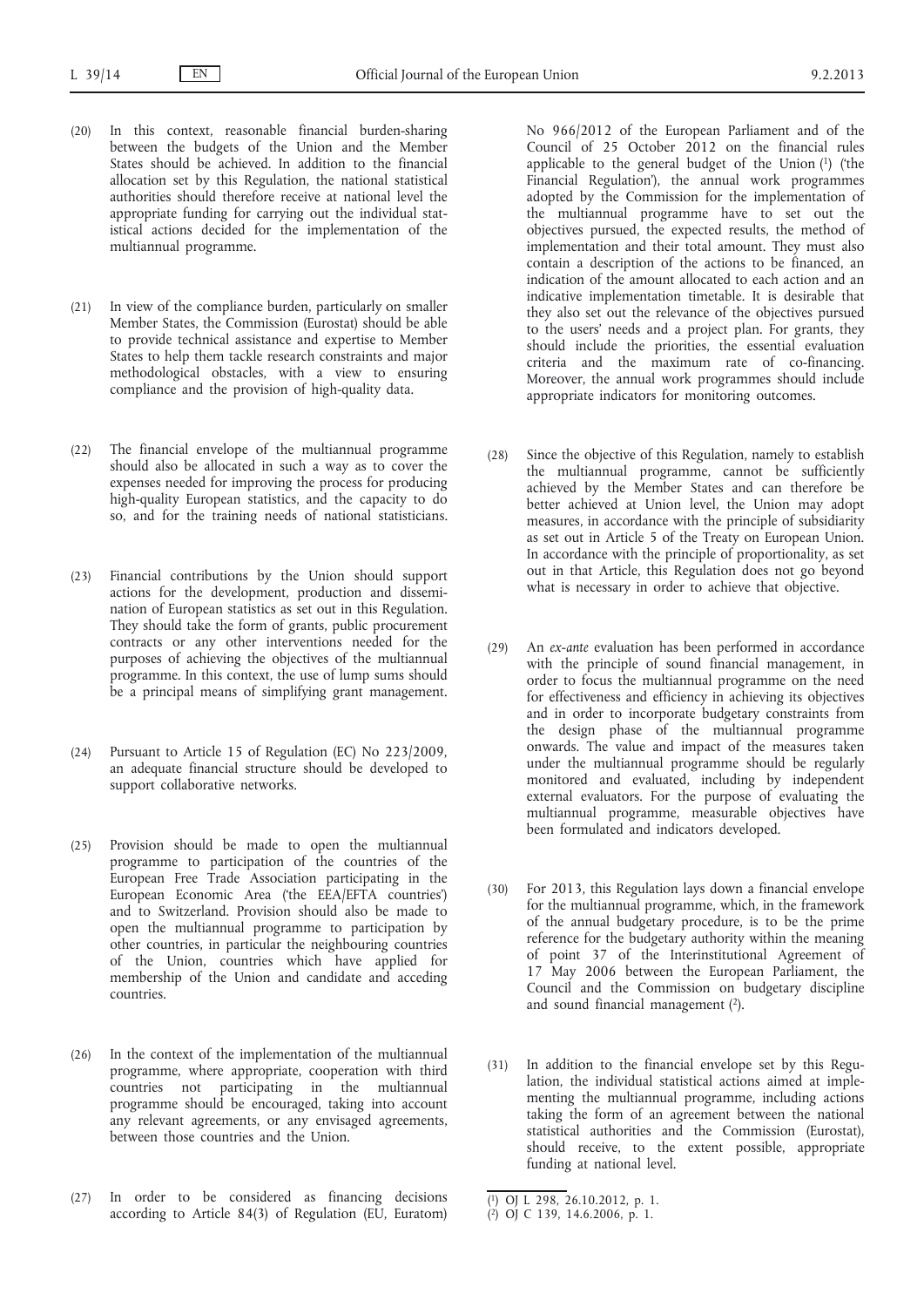- (32) The impact assessment for this Regulation, indicating cost savings for the Union and the Member States, is the basis for the commitment of finances to the multiannual programme. Cost savings will result, in particular, from new methods of production of European statistics resulting from developments in the areas of information and communication technology.
- (33) The financial interests of the Union should be protected through proportionate measures throughout the expenditure cycle, including the prevention, detection and investigation of irregularities, the recovery of funds lost, wrongly paid or incorrectly used and, where appropriate, penalties.
- (34) In order to ensure the continuity of statistical operations under the ESS for the entire calendar year of 2013, and for the purpose of legal certainty, this Regulation should enter into force on the day of its publication and should apply from 1 January 2013. The date of application of this Regulation should, in particular, serve to justify payments to contract staff as well as all activities under the programme.
- (35) In accordance with Regulation (EC) No 223/2009, the draft multiannual programme has been submitted for prior examination to the European Statistical System Committee, to the European Statistical Advisory Committee established by Decision No 234/2008/EC of the European Parliament and of the Council (1) and to the Committee on Monetary, Financial and Balance of Payments Statistics established by Council Decision 2006/856/EC (2),

HAVE ADOPTED THIS REGULATION:

#### *Article 1*

## **Establishment of the European statistical programme**

The European statistical programme for the period from 2013 to 2017 ('the programme') is hereby established.

#### *Article 2*

## **Added value**

The programme represents the added value of ensuring that European statistics are focused on the information needed to design, implement, monitor and evaluate Union policies. In addition, it contributes to the effective use of resources by fostering actions which provide an essential contribution to the development, production and dissemination of harmonised, comparable, reliable, user-friendly and accessible statistical information based on uniform standards and common principles set out in the European Statistics Code of Practice ('Code of Practice'), as adopted by the European Statistical System Committee (ESSC), in particular the quality criteria of relevance, accuracy and reliability, timeliness and punctuality, accessibility and clarity, and coherence and comparability.

# *Article 3*

#### **Scope**

This Regulation provides the programming framework for the development, production and dissemination of European statistics, the main fields and the objectives of the actions envisaged for the period from 2013 to 2017, in accordance with Articles 13 and 14 of Regulation (EC) No 223/2009.

2. The programme does not cover measures provided for by the Programme for the Modernisation of European Enterprise and Trade Statistics ('the MEETS Programme'), established by Decision No 1297/2008/EC of the European Parliament and of the Council (3), until the end of the MEETS Programme on 31 December 2013, but includes objectives in the area of enterprise and trade statistics planned to be implemented from 2014 to 2017.

## *Article 4*

# **Objectives**

1. The general objective of the programme is for the European Statistical System (ESS) to continue to be the leading provider of high-quality statistics on Europe.

2. Bearing in mind the available resources both at national and Union level as well as the response burden, the following specific objectives shall be pursued in statistical actions undertaken for the implementation of the programme:

- Objective 1: provide statistical information, in a timely manner, to support the development, monitoring and evaluation of the policies of the Union properly reflecting priorities, while keeping a balance between economic, social and environmental fields and serving the needs of the wide range of users of European statistics, including other decision-makers, researchers, businesses and European citizens in general, in a cost-effective manner without unnecessary duplication of effort,
- Objective 2: implement new methods of production of European statistics aiming at efficiency gains and quality improvements,
- Objective 3: strengthen the partnership within the ESS and beyond in order to further enhance its productivity and its leading role in official statistics worldwide, and
- Objective 4: ensure that delivery of such statistics is kept consistent throughout the whole duration of the programme, provided that this does not interfere with the priority-setting mechanisms of the ESS.

3. The general and specific objectives referred to in paragraphs 1 and 2 are elaborated further in the Annex, together with the indicators used for monitoring the implementation of the programme. In accordance with Articles 13 and 14 of Regulation (EC) No 223/2009, the programme shall be subject to detailed annual planning which will include a priority-setting mechanism as an integral part of the process. The objectives of the programme shall be achieved through close and coordinated cooperation in the ESS. The

<sup>(</sup> 1) OJ L 73, 15.3.2008, p. 13.

<sup>(</sup> 2) OJ L 332, 30.11.2006, p. 21. (3) OJ L 340, 19.12.2008, p. 76.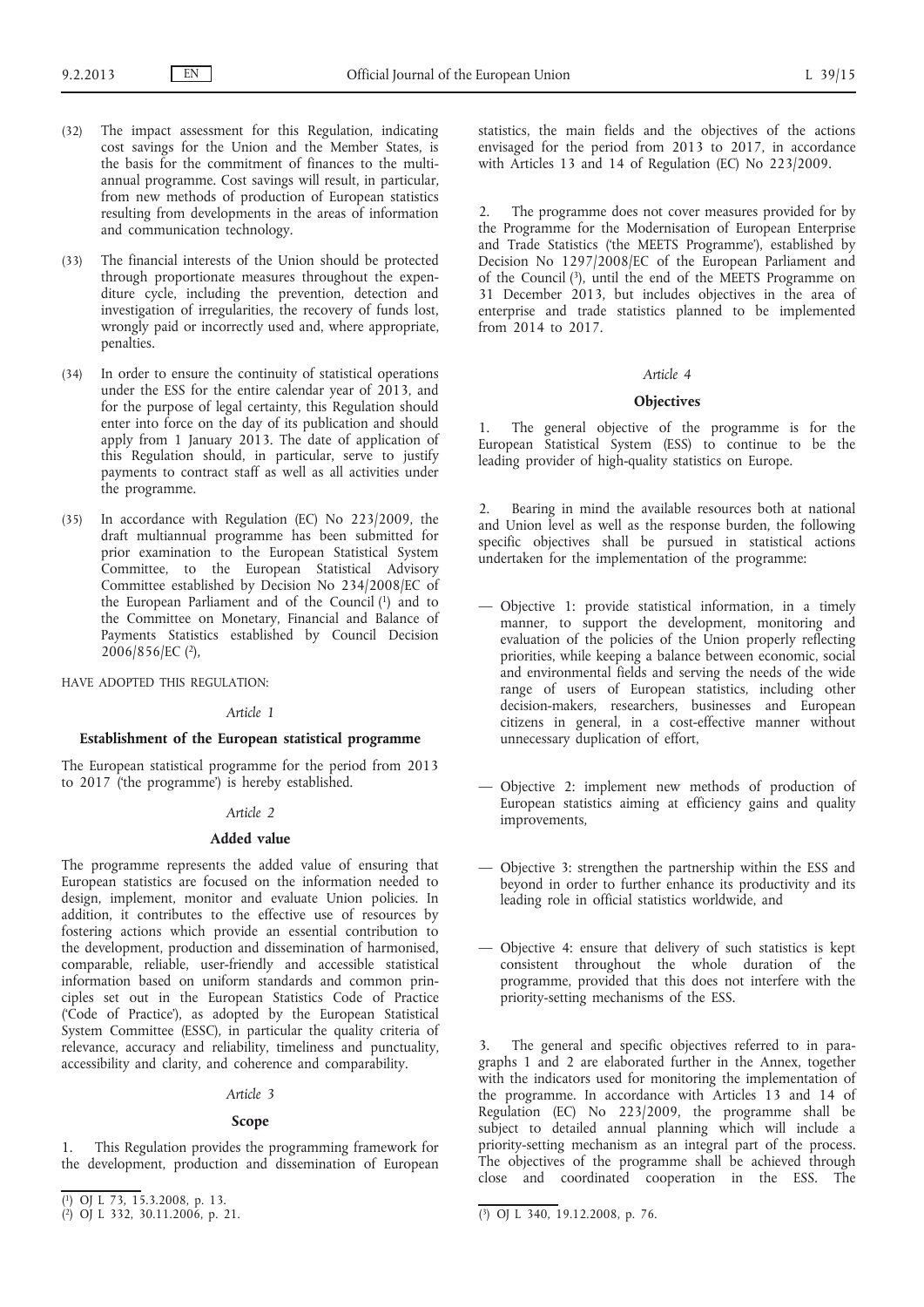programme shall include the development of appropriate instruments resulting in enhanced quality, a greater flexibility of the ESS and the increased ability to satisfy users' needs in a timely manner. It shall also pioneer the development of reliable indicators able to meet the challenges of the 21st century, namely measuring environmental sustainability, quality of life and social cohesion, and record economic activity in the tertiary sector and the social economy.

# *Article 5*

## **Statistical governance, independence, transparency and quality**

1. European statistics shall be produced in a professionally independent and transparent manner.

2. The programme shall be implemented in accordance with the principles of the Code of Practice with a view to producing and disseminating high-quality, harmonised and comparable European statistics in accordance with Article 12 of Regulation (EC) No 223/2009, and ensuring the proper functioning of the ESS as a whole. The national statistical institutes and the Union statistical authority (Commission (Eurostat)) shall ensure, through their professional independence, that European statistics comply with the Code of Practice.

3. The national statistical institutes and other national authorities as designated by the Member States (collectively, 'national statistical authorities'), and the Commission (Eurostat), which are responsible for the development, production and dissemination of European statistics, shall:

- aim to reinforce an institutional and organisational environment which promotes the coordination, effectiveness and credibility of national statistical authorities and the Commission (Eurostat) producing and disseminating European statistics,
- place emphasis on the statistical principles set out in Article  $2(1)$  of Regulation (EC) No  $22\frac{3}{2009}$  and the needs of users,
- serve the needs of Union institutional users in accordance with Regulation (EC) No 223/2009, and seek to develop statistics which serve a wide range of users of European statistics, including other decision-makers, researchers, businesses and European citizens in general, and
- cooperate with statistical bodies at international level in order to promote the use of international concepts, classifications, methods and other standards, in particular, with a view to ensuring more coherence and better comparability at global level.

4. Each Member State shall endeavour to ensure that its statistical production processes are set up in a standardised manner and are enhanced, to the extent possible, by audit mechanisms.

5. In the interest of transparency, the Commission (Eurostat) shall, where appropriate, disclose publicly its assessment of the quality of national contributions to European statistics as part of the quality reporting and compliance monitoring exercise.

6. The Commission (Eurostat) shall consider how to make its publications, particularly those which are accessible via its website, more user-friendly to non-professionals, and shall allow easy access to complete data series and include intuitive comparative graphs in order to give more added value to citizens. The periodic updates of the Commission (Eurostat) shall provide, where possible, information on each Member State and shall offer annual, monthly and long-term data series, where appropriate, and where the benefits are greater than the costs of collection.

#### *Article 6*

#### **Statistical priority-setting**

1. The programme shall ensure statistical initiatives underpinning the development, implementation and monitoring of current Union policies and shall provide statistical support for important requirements resulting from new Union policy initiatives.

The Commission shall, in the preparation of the annual work programmes referred to in Article 9, ensure effective priority-setting and an annual review of, and report on, statistical priorities. The annual work programmes will thereby aim to ensure that European statistics can be produced within the available resources at the national and the Union level. Prioritisation shall contribute to the reduction of costs and burdens for new statistical requirements by reducing statistical requirements in existing domains of European statistics and shall be pursued in close cooperation with the Member States.

3. The Commission shall ensure the development and implementation of instruments to annually review the priorities of statistical activities in order to contribute to the reduction of costs and burdens on data providers and producers of statistics.

4. When putting forward new actions or introducing major revisions of existing statistics, the Commission shall duly justify such actions or revisions and shall provide information with input from Member States on response burden and production costs in accordance with Article 14(3) of Regulation (EC) No 223/2009.

#### *Article 7*

#### **Financing**

1. The Union financial envelope for the implementation of the programme for 2013 is set at EUR 57,3 million, covered by the programming period 2007 to 2013.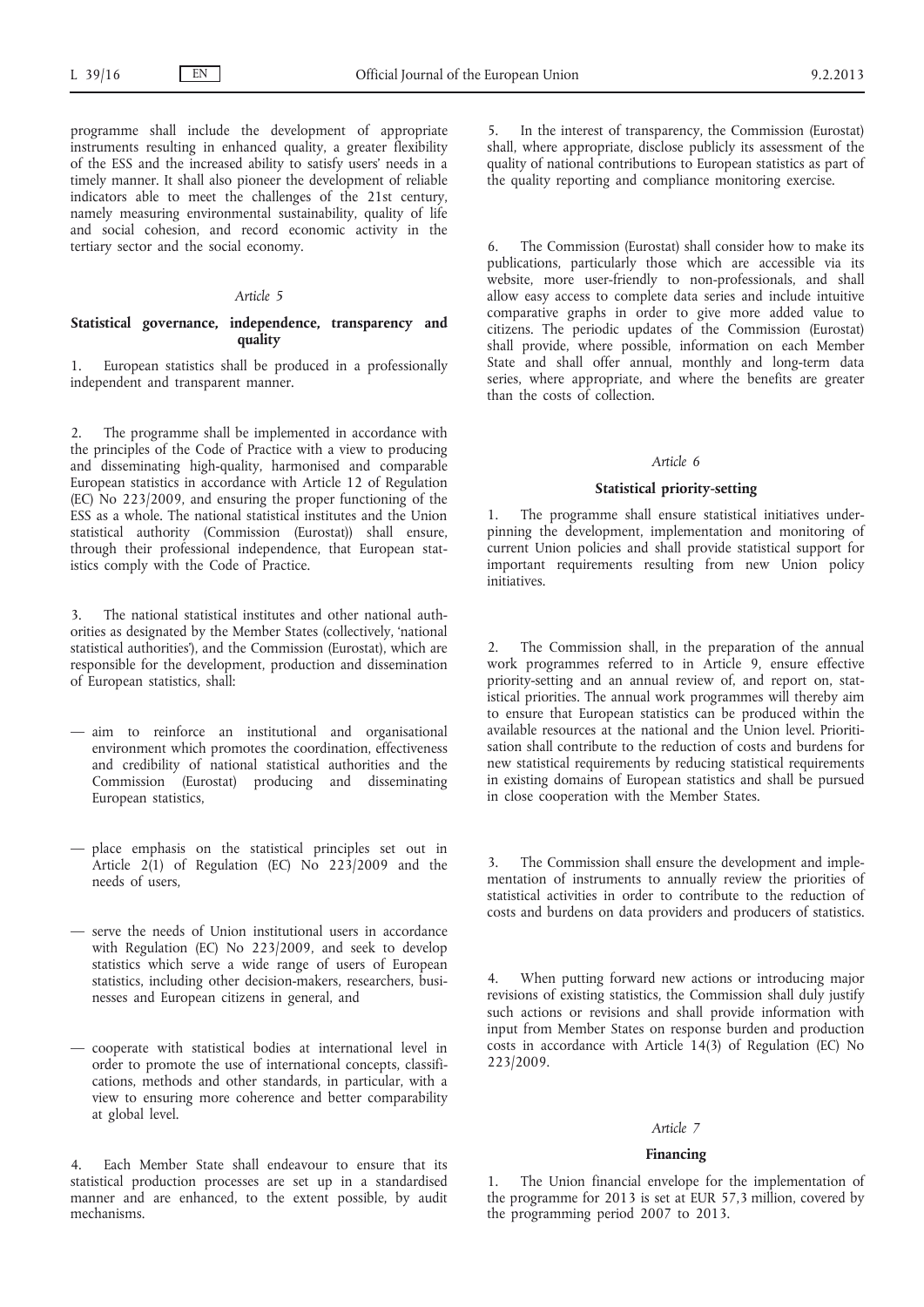Not later than three months after the adoption of the multiannual financial framework for the years 2014-20 ('MFF 2014 to 2020'), the Commission is invited to submit to the European Parliament and to the Council a legislative proposal introducing the financial allocation for the period 2014 to 2017.

The Commission shall implement the Union financial support in accordance with the Financial Regulation.

4. The Commission shall adopt its decision on annual appropriations in compliance with the prerogatives of the budgetary authority.

#### *Article 8*

### **Administrative and technical assistance**

The financial allocation for the programme may cover expenses pertaining to preparatory, monitoring, control, audit and evaluation activities which are required for the management of the programme and the achievement of its objectives; in particular, studies, meetings of experts, expenses linked to the reimbursement of statistical experts, information and communication actions, expenses linked to IT networks focusing on information processing and exchange, together with all other technical and administrative assistance expenses incurred by the Commission for the management of the programme. The allocation may also cover technical assistance and expertise provided to Member States which are unable to produce certain European statistics or statistics of the required quality due to specific circumstances.

## *Article 9*

## **Annual work programmes**

In order to implement the programme, the Commission shall adopt annual work programmes which shall satisfy the requirements laid down in Article 17 of Regulation (EC) No 223/2009 and which shall set out the objectives pursued by them and their expected results, in accordance with the general and specific objectives referred to in Article  $4(1)$  and  $(2)$  of this Regulation. Each annual work programme shall be communicated to the European Parliament for information purposes.

## *Article 10*

### **Types of intervention**

Financial contributions by the Union may take the form of grants, public procurement contracts or any other interventions needed for the purposes of achieving the general and specific objectives referred to in Article  $4(1)$  and  $(2)$ .

## *Article 11*

### **Eligible actions**

1. A financial contribution by the Union shall support actions for the development, production and dissemination of European statistics needed for the purposes of achieving the general and specific objectives referred to in Article 4(1) and (2). Priority shall be given to actions with high added value for the Union in accordance with Article 2.

2. A financial contribution to support collaborative networks as referred to in Article 15 of Regulation (EC) No 223/2009 may take the form of grants for an action and may cover up to 95 % of the eligible costs.

3. Where appropriate, operating grants, not exceeding 50 % of the eligible costs, may be awarded for the functioning of organisations referred to in Article 12(3).

As a contribution to expenses incurred by the Member States in carrying out actions based on data collection, a lump sum per set of data, the complete results of which are to be forwarded to the Commission, may be paid up to a maximum threshold defined per data collection. The amount of the lump sum shall be defined by the Commission taking due account of the complexity of the data collection.

### *Article 12*

## **Beneficiaries eligible for grants**

1. In accordance with the second subparagraph of Article 128(1) of the Financial Regulation, grants to the national statistical authorities identified in Article 5(2) of Regulation (EC) No 223/2009 may be awarded without a call for proposals.

2. Collaborative networks may involve beneficiaries referred to in paragraph 1 and other bodies without a call for proposals in accordance with Article 128(1) of the Financial Regulation.

3. The operating grants referred to in Article 11(3) may be awarded to organisations which comply with both of the following criteria:

- (a) they are non-profit making, are independent of industry, commercial and business or other conflicting interests, and have as their primary objectives and activities the promotion and support of the implementation of the Code of Practice and the implementation of new methods of production of European statistics aiming at efficiency gains and quality improvements at Union level; and
- (b) they have provided the Commission with satisfactory accounts of their membership, internal rules and sources of funding.

# *Article 13*

## **Protection of the financial interests of the Union**

1. The Commission shall take appropriate measures to ensure that, when actions financed under this Regulation are implemented, the financial interests of the Union are protected by the application of preventive measures against fraud, corruption and any other illegal activities, by consistent and effective checks and, if irregularities are detected, by the recovery of the amounts wrongly paid and, where appropriate, by effective, proportionate and deterrent penalties.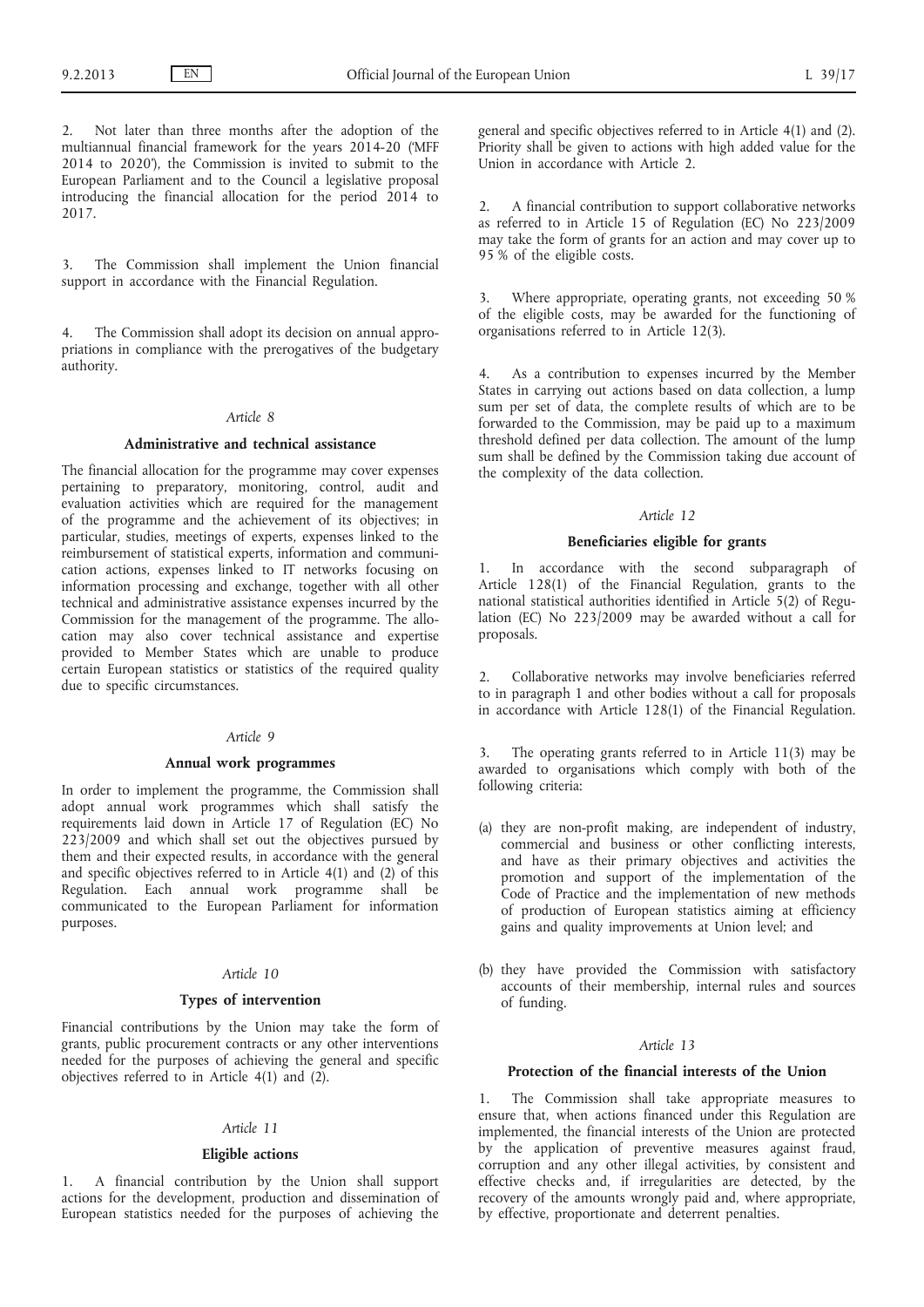2. The Commission or its representatives and the Court of Auditors shall have the competence to audit, on the basis of documents and on-the-spot checks, all grant beneficiaries, contractors and subcontractors who have received funding within the framework of this Regulation.

The European Anti-Fraud Office (OLAF) shall, where appropriate, carry out on-the-spot checks and inspections of economic operators concerned directly or indirectly by such funding in accordance with the procedures laid down in Council Regulation (Euratom, EC) No 2185/96 of 11 November 1996 concerning on-the-spot checks and inspections carried out by the Commission in order to protect the European Communities' financial interests against fraud and other irregularities (1), with a view to establishing whether there has been fraud, corruption or any other illegal activity affecting the financial interests of the Union in connection with a grant agreement, grant decision or contract funded pursuant to this Regulation.

Without prejudice to the first and second subparagraphs, cooperation agreements with third countries and international organisations, and grant agreements, grant decisions and contracts resulting from the implementation of this Regulation shall expressly empower the Commission, the Court of Auditors and OLAF to conduct such audits, on-the-spot checks and inspections.

# *Article 14*

## **Participation in the programme by third countries**

Participation in the programme shall be open to:

- (a) the EEA/EFTA countries, in accordance with the conditions established in the Agreement on the European Economic Area;
- (b) Switzerland, in accordance with the conditions established in the Agreement of 26 October 2004 between the European Community and the Swiss Confederation on cooperation in the field of statistics (2); and

(c) countries to which the European Neighbourhood Policy applies, countries which have applied for membership of the Union, candidate and acceding countries, and the western Balkan countries included in the stabilisation and association process, in accordance with the conditions laid down in the respective bilateral or multilateral agreements with those countries establishing the general principles for their participation in Union programmes.

## *Article 15*

### **Evaluation and review of the programme**

1. The Commission shall, after consulting the ESSC, submit an intermediate progress report on the implementation of the programme to the European Parliament and to the Council by 30 June 2015.

2. No later than 31 December 2016, the Commission may, on the basis of the intermediate progress report referred to in paragraph 1, and after consulting the ESSC, submit to the European Parliament and to the Council a proposal for the extension of the programme for the period from 2018 to 2020, while complying with the MFF 2014 to 2020.

3. By 31 December 2018, the Commission shall, after consulting the ESSC and the European Statistical Advisory Committee, submit a final evaluation report on the implementation of the programme to the European Parliament and to the Council.

## *Article 16*

## **Entry into force**

This Regulation shall enter into force on the day of its publication in the *Official Journal of the European Union*.

It shall apply from 1 January 2013.

This Regulation shall be binding in its entirety and directly applicable in all Member States.

Done at Strasbourg, 15 January 2013.

*For the European Parliament The President* M. SCHULZ

*For the Council The President* L. CREIGHTON

<sup>(</sup> 1) OJ L 292, 15.11.1996, p. 2.

<sup>(</sup> 2) OJ L 90, 28.3.2006, p. 2.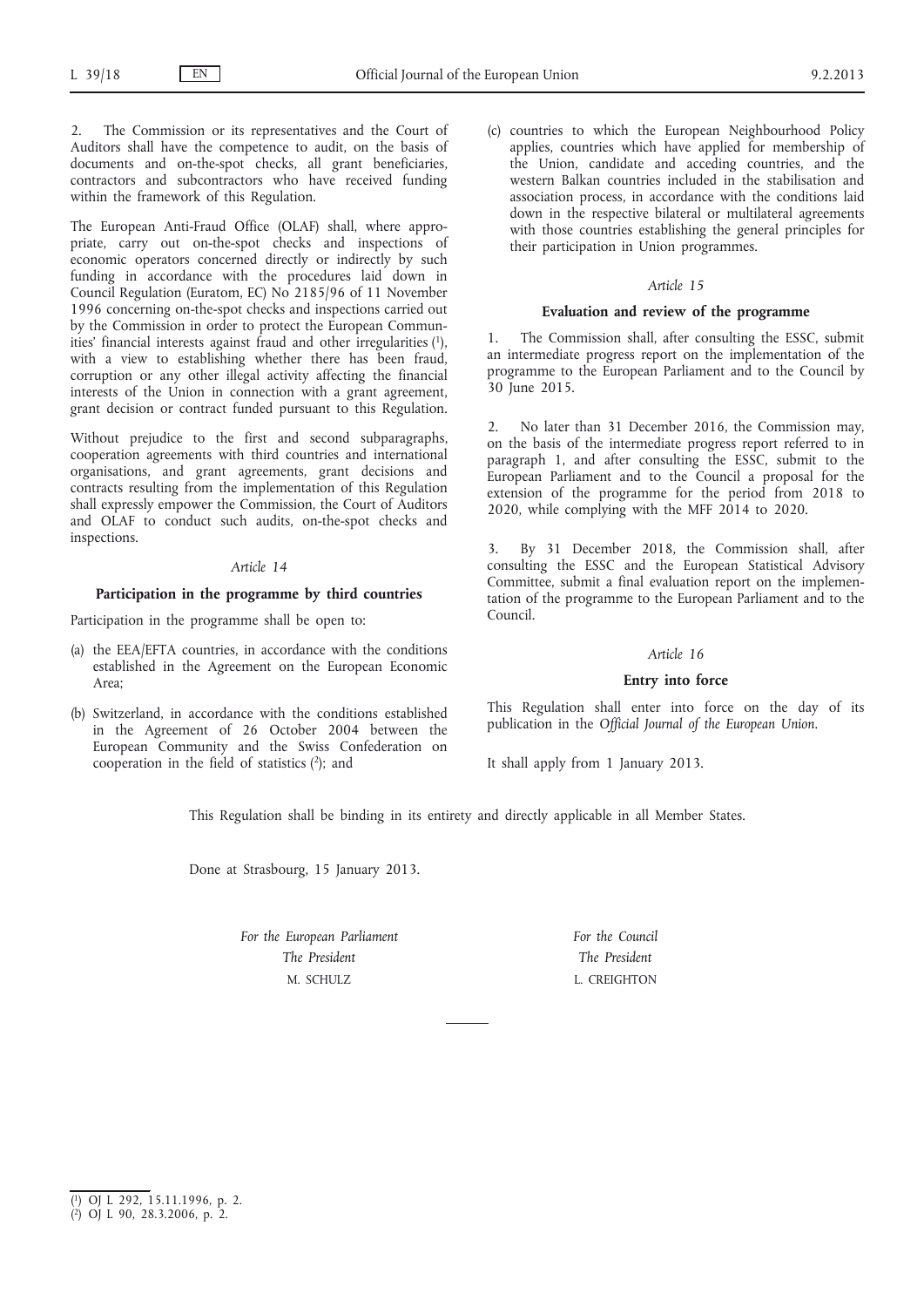## *ANNEX*

#### **Statistical infrastructure and objectives of the European statistical programme 2013 to 2017**

#### **Introduction**

The implementation of Union policies requires high-quality, comparable and reliable statistical information about the economic, social and environmental situation in the Union and its components at national and regional level. European statistics are also indispensable for Europe, allowing the general public and European citizens to understand as well as to take part in the democratic process and debate about the present and future of the Union.

The European statistical programme provides the legislative framework for the development, production and dissemination of European statistics over the period 2013 to 2017.

European statistics are developed, produced and disseminated under that legislative framework through close and coordinated cooperation within the European Statistical System (ESS).

Statistics developed, produced and disseminated under the European statistical programme 2013 to 2017 ('the programme') contribute to the implementation of the Union's policies as reflected in the TFEU and Europe 2020 and its respective flagship initiatives and other policies set out in the Commission's strategic priorities.

Given the fact that the programme is a multiannual programme covering a period of five years, and that the ESS aims to maintain its role as a key player in the statistical field, the programme is ambitious in terms of scope and objectives, but the implementation of the programme will follow a step-wise approach. The development of an effective priority-setting and simplification mechanism will be an objective of the programme.

### **Statistical infrastructure**

The programme will strive to establish a statistical information infrastructure. This infrastructure has to be prepared for the wide and intensive use of various applications.

Policy-making drives the decisions to produce European statistics. However, those statistics should also be available and easily accessible to other decision-makers, researchers, businesses and European citizens in general as they constitute a public good and are paid for by European citizens and businesses, who should benefit equally from the services provided. For the infrastructure to fulfil this role it has to be designed according to a sound conceptual framework which, on the one hand, ensures fitness for a range of purposes and, on the other hand, allows flexible adaptation to evolving users' needs in the years ahead.

The infrastructure of statistical information is presented below:

#### STATISTICAL INFORMATION INFRASTRUCTURE



*Legend*

Data: information compiled by national statistical authorities, on the basis of traditional statistical activities (sample surveys, censuses, etc.) and data from other sources that are reused for statistical purposes. This information is tailored to serve needs in specific policy areas, e.g. the labour market, migration or agriculture.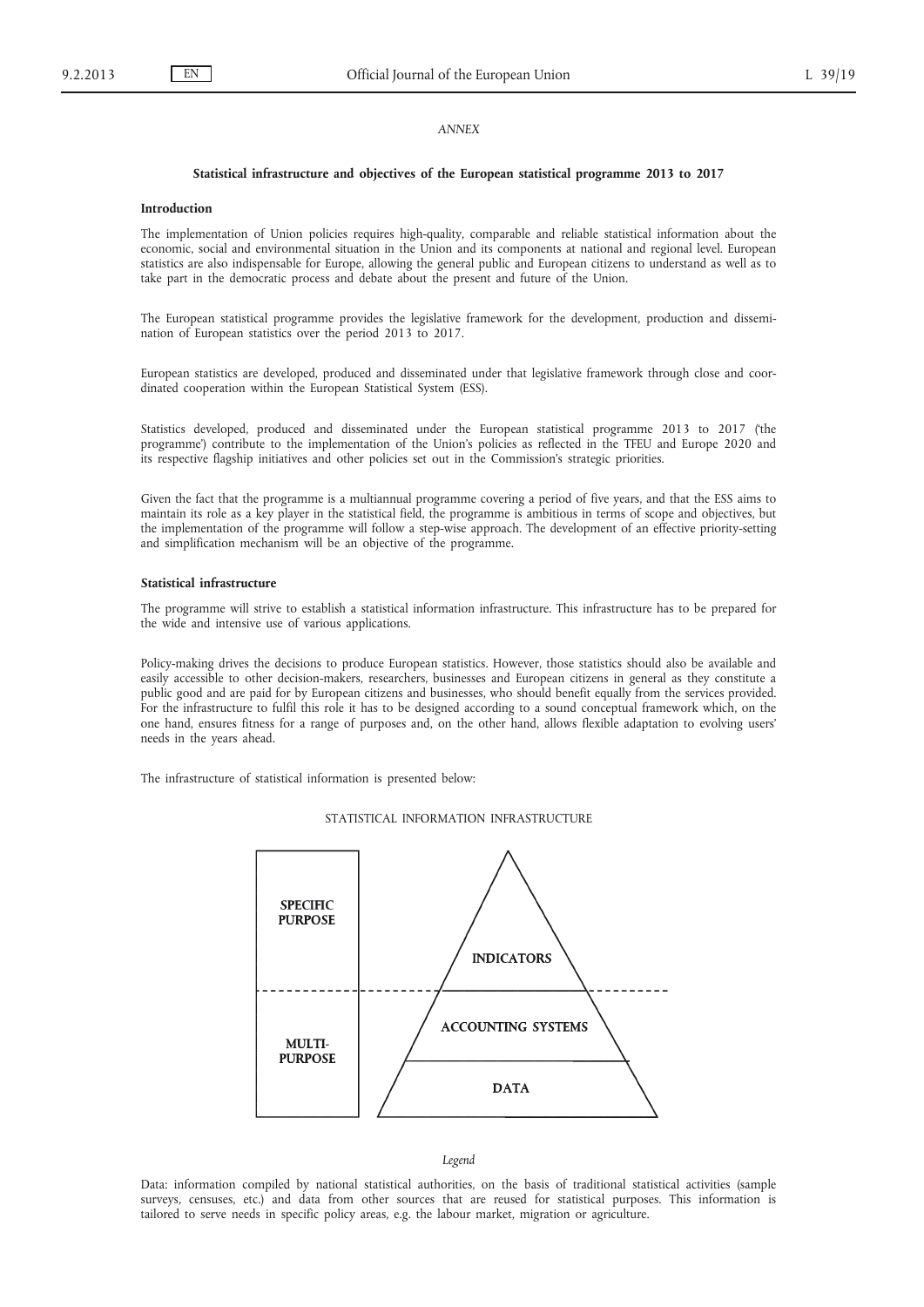The term also includes data collected for administrative purposes but used by national statistical authorities for statistical purposes (usually referred to as data from administrative sources).

Accounting systems: coherent and integrated accounts, balance sheets and tables based on a set of internationally agreed rules. An accounting framework ensures a high profile of consistency and comparability; statistical data can be compiled and presented in a format that is designed for the purposes of analysis and policy-making.

Indicators: an indicator is a summary measure related to a key issue or phenomenon and derived from a series of observed facts. Indicators can be used to reveal relative positions or show positive or negative change. Indicators are usually a direct input into Union and global policies. In strategic policy fields they are important for setting targets and monitoring their achievement.

Within this overarching scheme, the programme will further distinguish three pillars of statistical information: Business; People's Europe; and Geospatial, Environmental, Agricultural and Other Sectoral Statistics.

Union and relevant global policies are the instruments that specify the statistical requirements to which the programme will respond through the re-engineered structure and corresponding production processes. Therefore, each individual Union and global policy is reflected in the different components of the statistical infrastructure and is covered by specific activities in the programme. New policies identified in the years ahead will be covered by establishing new derivation paths of indicators/accounts based on the statistical data produced within the three pillars.



#### STATISTICAL INFORMATION — STRUCTURE AND DYNAMICS

## **Objectives**

The general objective of the programme is for the ESS to continue to be the leading provider of high-quality statistics on Europe.

Bearing in mind the available resources both at national and Union level as well as the response burden, the following specific objectives shall be pursued in statistical actions undertaken for the implementation of the programme:

- Objective 1: provide statistical information in a timely manner, to support the development, monitoring and evaluation of the policies of the Union properly reflecting priorities, while keeping a balance between economic, social and environmental fields and serving the needs of the wide range of users of European statistics, including other decision-makers, researchers, businesses and European citizens in general, in a cost-effective manner without unnecessary duplication of effort;
- Objective 2: implement new methods of production of European statistics aiming at efficiency gains and quality improvements;
- Objective 3: strengthen the partnership within the ESS and beyond in order to further enhance its productivity and its leading role in official statistics worldwide; and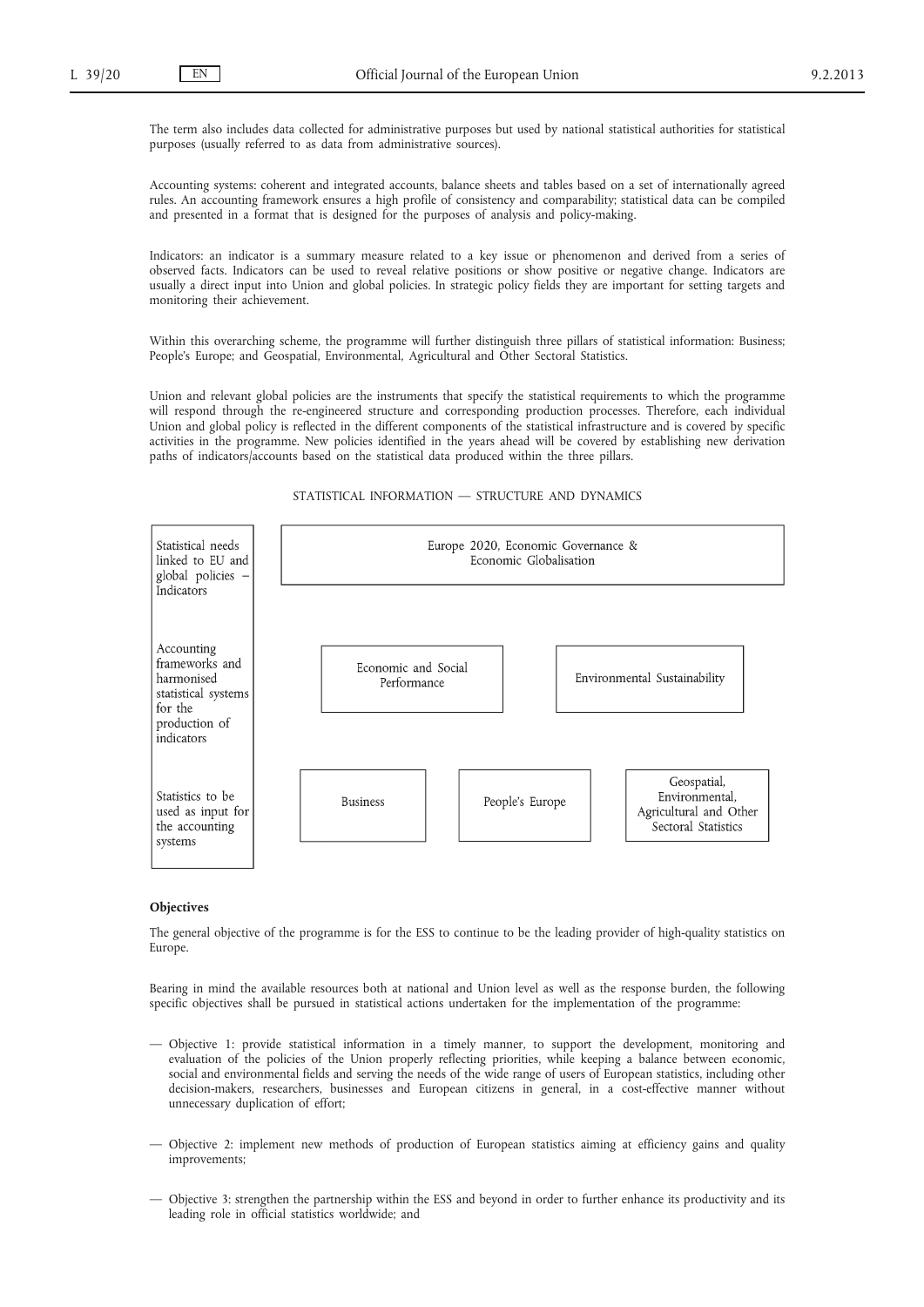— Objective 4: ensure that delivery of such statistics is kept consistent throughout the whole duration of the programme, provided that this does not interfere with the priority-setting mechanisms of the ESS.

Those specific objectives are split into different priority areas described below. Objectives 1 and 4 are covered by 'I. Statistical outputs', Objective 2 by 'II. Production methods of European statistics' and Objective 3 by 'III. Partnership'.

## I. **STATISTICAL OUTPUTS**

## 1. **Indicators**

1.1. *Europe 2020*

The endorsement of Europe 2020 by the European Council of June 2010 has shaped to a large extent the strategic agenda for the Union and national policies in the years ahead. That agenda establishes a number of headline targets and flagship initiatives for which statistical indicators have to be delivered by the ESS in a number of areas (i.e. improving the conditions for innovation, research and development, promoting employment, meeting Union climate change and energy objectives, resource efficiency, improving education levels, including learning mobility, active and healthy ageing, and promoting social inclusion through the reduction of poverty).

#### Objective 1.1.1

Provide high-quality statistical information, which should be available in a timely manner, to monitor the implementation of Europe 2020. New indicators shall, to the extent possible, be based on available statistical data.

The objective will be implemented by the making available of:

- updated headline target indicators for Europe 2020 (in the areas of employment, research and development, innovation, energy/climate change, education, environment, social protection, social inclusion and poverty) on the Commission (Eurostat) website;
- statistics to support the monitoring of the implementation of Europe 2020 flagship initiatives;
- additional indicators as an input for the *ex-ante* and *ex-post* evaluations of the economic, social and environmental policies of the Union; and
- employment indicators distinguishing between part-time and full-time employment, as well as indicators on unemployment that take into account people in activation policies such as training.

1.2. *Economic governance*

The crisis and the tensions in the financial markets have highlighted the need to strengthen the economic governance of the Union. Decisive steps in economic governance and coordination have already been taken by the Union, some of which will have major statistical implications, in addition to ongoing statistical activities.

O b j e c t i v e 1.2.1

Develop new and enhance existing statistical information relevant for Union decision-makers and the public at large in relation to the strengthened and integrated economic governance of the Union and the surveillance cycle integrating the Stability and Growth Pact and the economic policy.

The objective will be implemented by:

- providing statistical input for the macroeconomic imbalances scoreboard and the underlying analysis;
- providing statistical input for an enhanced Stability and Growth Pact specifically aimed at the production and provision of high-quality statistics on public debt;
- developing and producing a set of indicators to measure competitiveness; and
- implementing a robust quality management in the production chain, also covering upstream public finance data and the underlying workflows in Member States.

#### O b j e c t i v e 1.2.2

Provide Union decision-makers with reliable statistics and indicators for administrative and regulatory purposes and for monitoring specific Union policy commitments.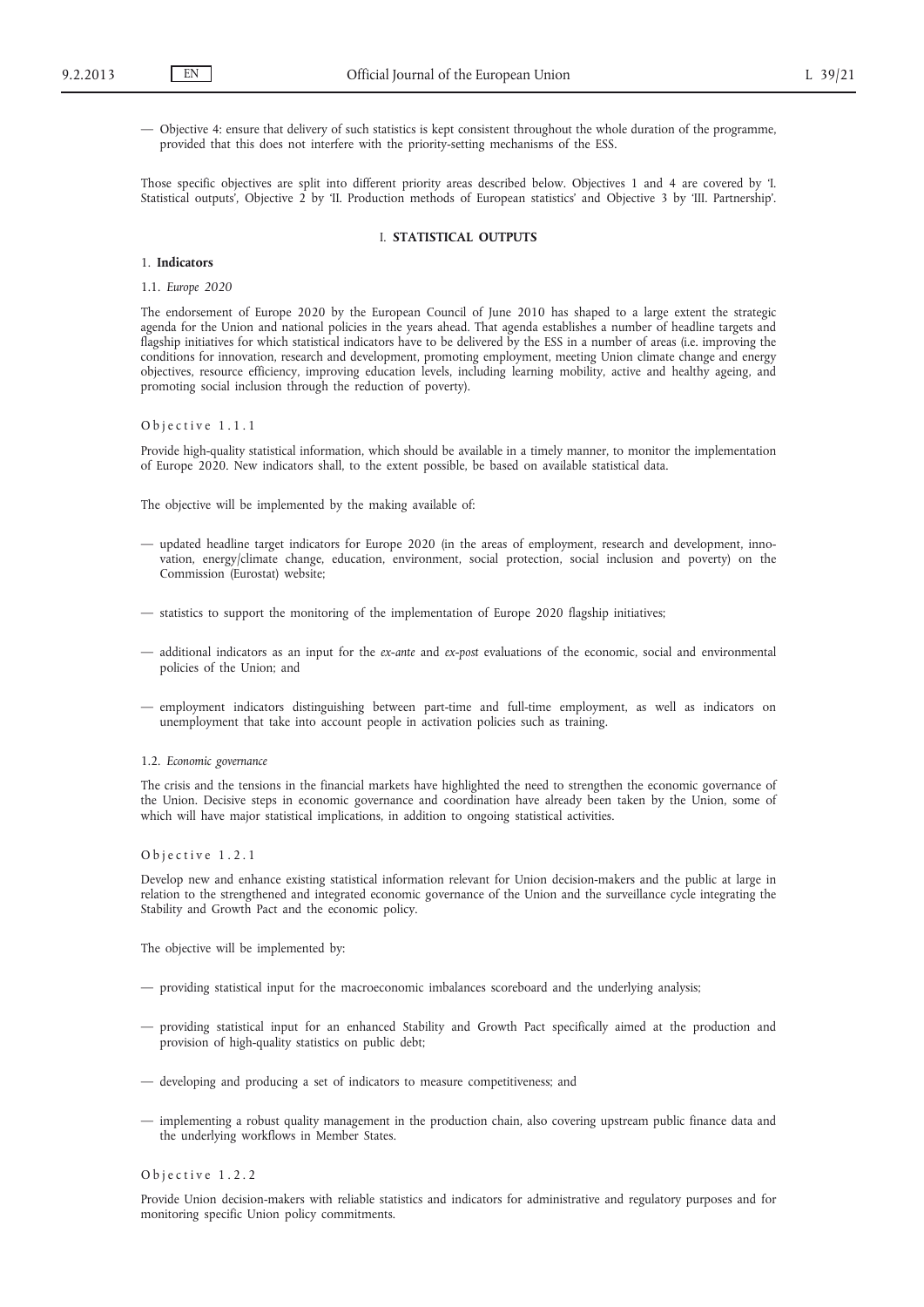The objective will be implemented by:

- the definition of the scope of statistics for administrative and regulatory purposes and the agreement with users on such scope; and
- the definition, as appropriate, implementation and explanation of a robust quality management framework for those indicators.
- 1.3. *Economic globalisation*

The social, economic and other effects of the financial crisis, the increase in cross-border flows and the fragmentation of production processes have highlighted the need for a more coherent framework and enhanced measurement of globalised production.

O b j e c t i v e 1.3.1

Enhance the indicators and statistical information available on economic globalisation and global value chains for Union decision-makers and the public at large.

The objective will be implemented by:

- the updating of existing indicators on economic globalisation available on the Commission (Eurostat) website;
- the development of new indicators on global value chains, including flows of and dependency on natural resources;
- the analysis of the global value chains, possibly through appropriate input/output tables, and foreign trade and business statistics, including micro-data linking; and
- the examination of the need to reform the calculation and allocation of financial intermediation services.

## 2. **Accounting frameworks**

The Commission Communication of 20 August 2009 entitled 'GDP and beyond: Measuring progress in a changing world', and the publication of the Stiglitz-Sen-Fitoussi Report on the Measurement of Economic Performance and Social Progress have given new impetus to the key challenge for the ESS, namely how to achieve better statistics on cross-cutting issues and more integrated statistics to describe complex social, environmental and economic phenomena beyond the traditional measures of economic output. The European System of National and Regional Accounts (ESA) offers an integrated and consistent framework for all economic statistics that should be complemented by other indicators in order to provide more comprehensive information for policy- and decision-making.

## 2.1. *Economic and social performance*

The economic crisis has reinforced the need to have a set of high-quality macroeconomic indicators to better understand and analyse economic fluctuations and their effects on society, and thereby facilitate the decision-making process. Increasingly globalised production makes it necessary to develop a consistent framework that facilitates the interpretation and integration of statistics from different domains.

## Objective 2.1.1

Supplement measurement of economic performance by different dimensions of globalisation, the quality of life, access to goods and services, environmental sustainability, health, well-being, social cohesion and social inclusion. Develop a framework for the analysis of globalised production.

- the implementation and compilation of annual and quarterly national accounts as well as annual regional accounts in accordance with ESA;
- the production of indicators on income and consumption distribution across households (by reconciling national accounts aggregates with household survey data or administrative data);
- the compilation of timely and high-quality price statistics, notably the harmonised indices of consumer prices;
- the development of satellite accounts for new areas;
- the creation of a database for growth and productivity measurement, taking account of changes in productivity in the public sector as well as the private sector;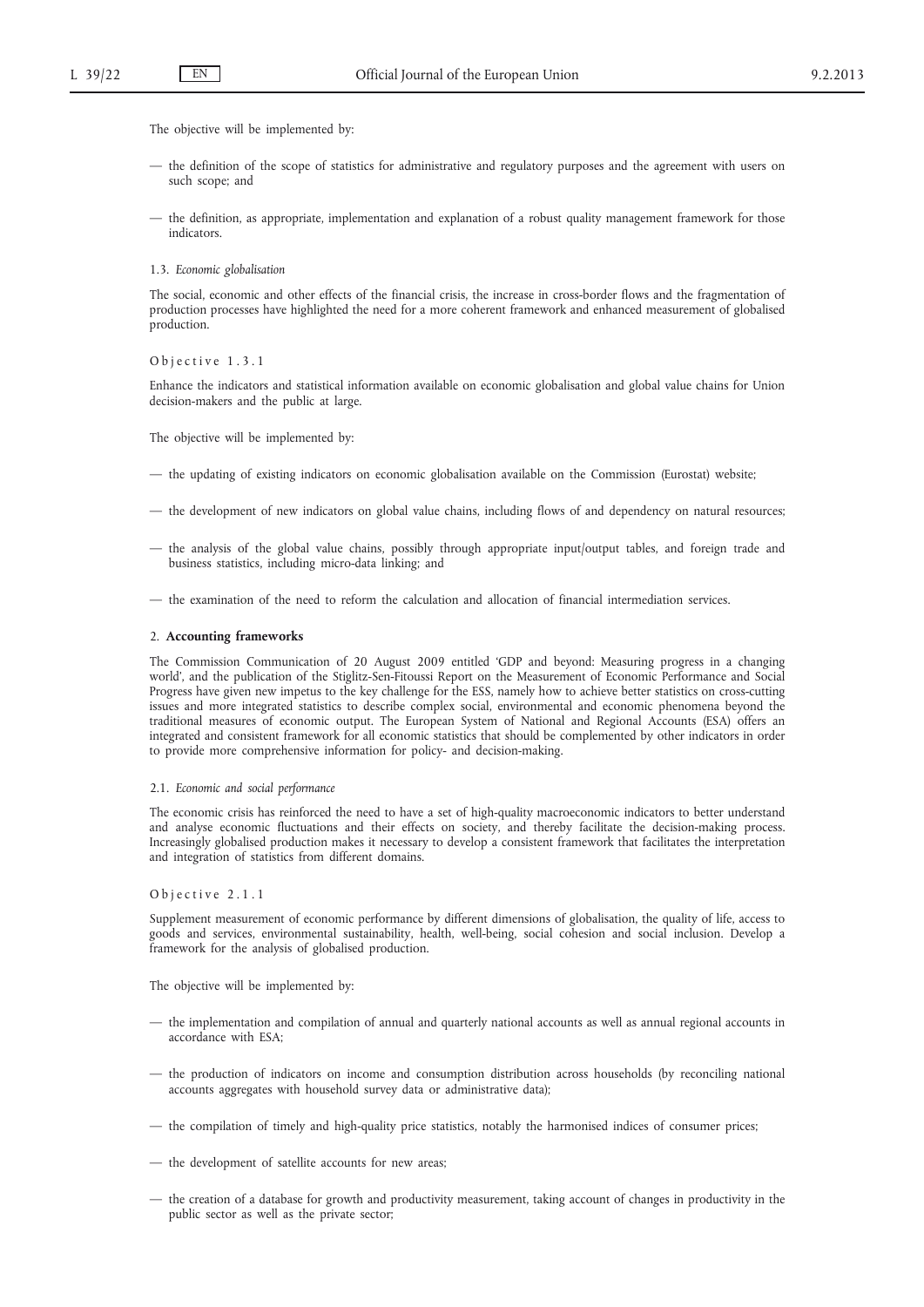— the development of a conceptual framework for the analysis of globalised production;

— the development of a conceptual framework for the measurement of quality of life and well-being; and

— the alignment of the corresponding accounting and statistical concepts to the extent possible.

O b j e c t i v e 2.1.2

Provide key macroeconomic and social indicators and Principal European Economic Indicators (PEEIs) as a coherent set of indicators addressing the Union and global statistical data requirements and adjust PEEIs to meet evolving users' needs.

The objective will be implemented by:

— the coordinated development of the dashboards of key macroeconomic, social and sustainable development indicators;

— the availability of a harmonised methodology for key macroeconomic and social indicators and PEEIs;

— the enhancement of international comparability of indicators;

— the provision of improved tools to facilitate the interpretation and communication of indicators; and

— the availability of harmonised housing and related statistics for all Member States.

#### 2.2. *Environmental sustainability*

Protecting, preserving and improving the environment for present and future generations, as well as combating the effects of climate change, are very high on the European agenda and are objectives of the Treaties. Efficient policies in those domains require statistical information across various areas.

# Objective 2.2.1

Provide environmental accounts and climate change-related statistics, taking into account international developments in this area.

The objective will be implemented by:

- the development of a coherent system of environmental accounts as 'satellite accounts' to the main national accounts, providing information on atmospheric emissions, energy consumption, flows and reserves of material natural resources and water, trade in basic and in critical raw materials, environmental taxation and spending on environmental protection, possibly including green growth/procurement;
- the upgrading, development, production and dissemination of indicators that show secondary pressures, impacts of climate change, including on health, vulnerabilities and adaptation progress; and
- the development of a headline indicator measuring global environmental pressure.

# 3. **Data**

#### 3.1. *Business*

European enterprises are the focus of a large number of Union policies. In addition, they are responsible for the provision of basic data. Accordingly, business statistics in the broad sense are in heavy demand to support the decision-making process but also to help European citizens and businesses understand the impact of those policies, differentiating between large enterprises, mid-caps and small and medium-sized enterprises for which there is an increased need for detailed and harmonised statistics. There is simultaneously a need to reduce the administrative and reporting burden.

## O b j e c t i v e 3.1.1

Increase the efficiency and effectiveness of statistical production processes. Provide high-quality statistics on key areas where enterprises are the centre of interest, such as business statistics, short-term indicators, their investment in human capital and skills, international transactions, globalisation, internal market monitoring, R & D and innovation, and tourism. Special attention should be paid to the availability of data in high value-added industrial or services sectors, in particular in the green, digital or social economy (such as health and education).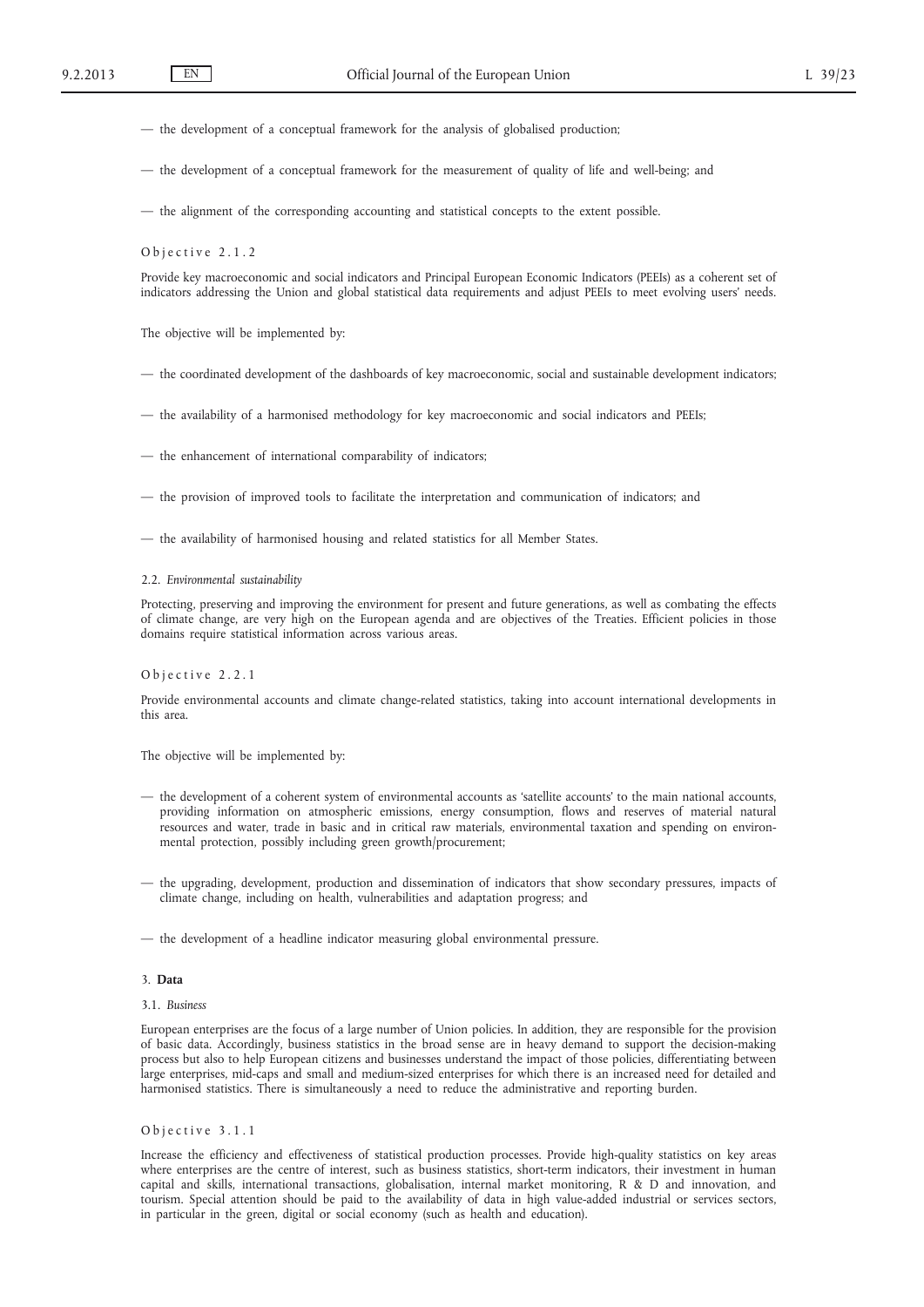The objective will be implemented by:

- the reuse of data available in the statistical system or in society, and the production of a common infrastructure and of common tools;
- the provision of statistical information and indicators on business on an annual and infra-annual basis;
- the provision of statistical information describing the position of Europe in the world and the Union's relationships with the rest of the world;
- the provision of statistical information for the analysis of global value chains and the development of the euro Group Register as a backbone for collecting cross-domain information on globalisation;
- the rebalancing of statistical collections for trade in goods and trade in services with improved availability of data on services and actions to rebalance statistical information on services and goods;
- the development of internal market monitoring tools, such as the food price monitoring tool and related indicators;
- the provision of statistics on key areas of innovation and R & D performance through extended use of patent registers and extended research and statistical use of individual micro-data;
- the provision of statistics on tourism supply and demand through optimised data collection and better integrated data from tourism with other domains; and
- the provision of statistics on resource use and resource efficiency based to the extent possible on existing data collection.
- 3.2. *People's Europe*

European citizens are at the heart of Union policies. Consequently, social statistics in the broad sense are in heavy demand to support the decision-making process and to monitor the outcome of social policies, but also to help European citizens assess the impact of those policies on their lives and well-being.

#### O b j e c t i v e 3.2.1

Provide statistics on key areas of social policy where the citizen is the centre of interest, such as well-being, sustainability, social cohesion, poverty, inequalities, demographic challenges (in particular population ageing and migration), the labour market, education and training, including childhood education, adult learning, vocational training and learning mobility of young people, culture, physical activity, quality of life, safety, health, disability, consumption, free movement and the internal market, mobility of young people, technological innovation and new lifestyle choices. Those statistics shall be disaggregated by gender where appropriate, for groups that are of special interest to social policy makers. Priorities shall be set in accordance with Article 6.

- the putting in place of a consolidated basic infrastructure for European Social Statistics, including survey and administrative-based data collections and a common set of core variables;
- the development of core social surveys providing data (including micro-data) on persons and households streamlined and complemented by additional and less frequent micro-data collections;
- the development of statistics provided on education and training, including a rationalisation and modernisation of the Adult Education Survey;
- the provision of statistics on inequalities of income, providing a comparable national headline indicator, as well as data on inequalities of access to basic goods and services;
- methodological work on physical activity and cultural statistics;
- the provision of statistics on safety from crime; health, as agreed under the framework Regulation (EC) No 1338/2008 of the European Parliament and of the Council of 16 December 2008 on Community statistics on public health and health and safety at work (1); and disability;
- the implementation of actions of the work programme on mainstreaming of migration statistics;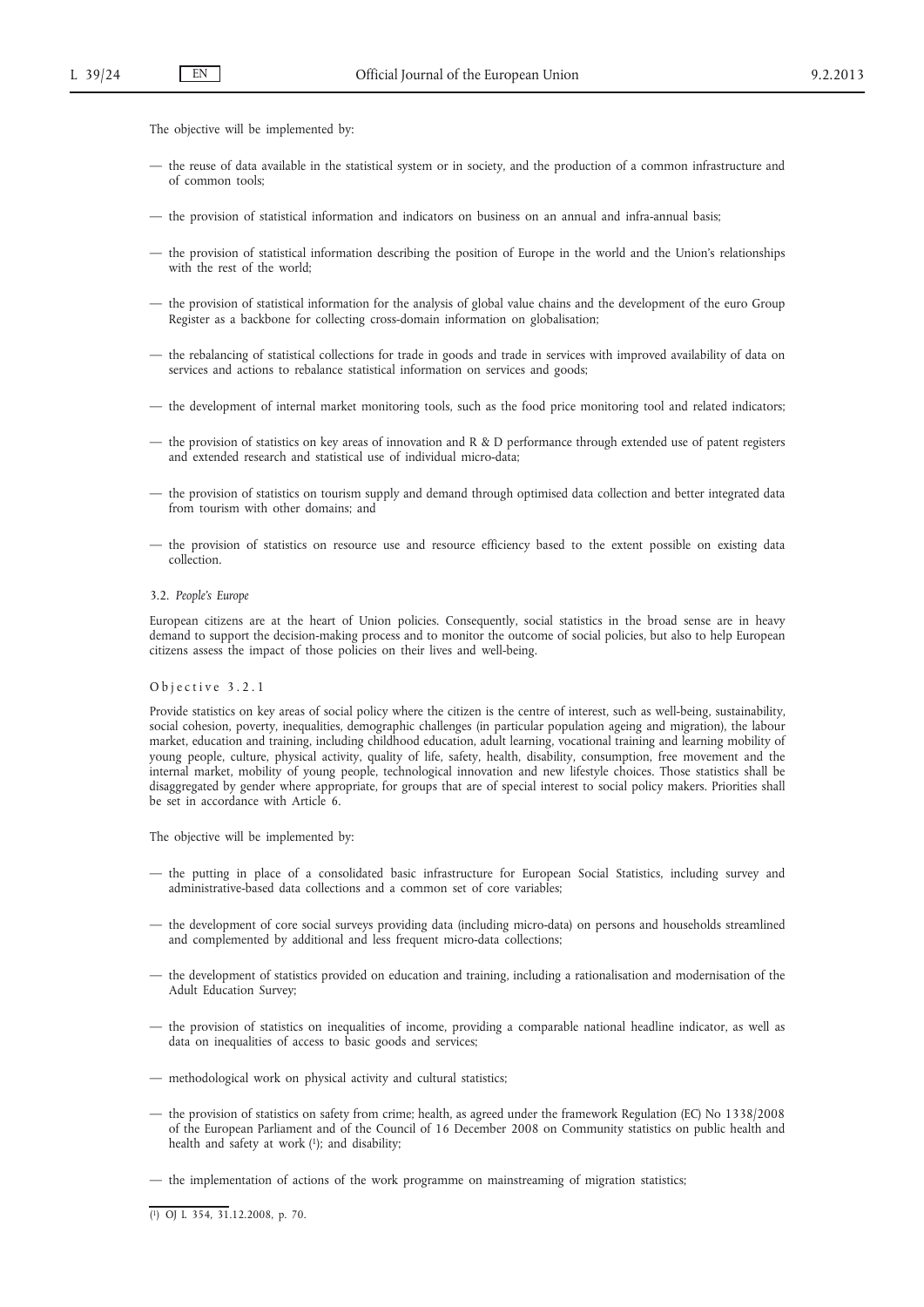— the provision of quality-of-life indicators to measure progress of societies; and

— the commencement of preparations of the next census round (scheduled for 2021).

3.3. *Geospatial, environmental, agricultural and other sectoral statistics*

The combination of statistics with spatially referenced data and geospatial analysis will offer new opportunities that the ESS will explore further. Specific issues, such as confidentiality and statistical validity of small area estimations, will need to be given particular attention.

Energy and transport statistics to support Europe 2020 and climate change policy will be of high importance in the future.

The significance of agriculture among the Union policies will remain during 2013-17. The statistical work will be strongly influenced by the outcome of the reflection on the Common Agricultural Policy after 2013. Focus will be on environmental, biodiversity/ecosystem-related, economic, human health and safety and social dimensions.

### O b j e c t i v e 3.3.1

Support evidence-based policy-making by a more flexible and increased use of spatial information combined with social, economic and environmental statistical information.

The objective will be implemented by:

- the further development, maintenance and operation of the Infrastructure for Spatial Information in the European Community (INSPIRE), established by Directive 2007/2/EC of the European Parliament and of the Council (1), and in particular by the Union's geo-portal;
- the making available of a range of geographic information through cooperation with Union programmes for land use surveys and remote sensing; and
- the integration of statistical data when relevant, thus creating a multisource flexible infrastructure for the provision of targeted spatio-temporal analysis.

O b j e c t i v e 3.3.2

Provide environmental statistics to support the policy-making process of the Union.

The objective will be implemented by:

— A set of key environmental statistics on resources, such as on waste and recycling, water, raw materials deposits, ecosystems services and biodiversity at national and where possible regional level, and a set of key climate changerelated statistics to support mitigation and adaptation actions and policies at all relevant levels from local to Union level.

O b j e c t i v e 3.3.3

Provide energy and transport statistics to support the policies of the Union.

The objective will be implemented by the production and dissemination of statistics on:

— renewable energy;

- energy savings/energy efficiency; and
- transport safety, passenger mobility, road traffic measurement and intermodal freight transport.

O b j e c t i v e 3.3.4

Provide agriculture, fisheries and forestry statistics for the development and monitoring of the Common Agricultural and Fisheries Policies, reflecting key European strategic objectives related to sustainability as well as rural development by carrying out regular activities related to the development, production and dissemination of statistics.

<sup>(</sup> 1) OJ L 108, 25.4.2007, p. 1.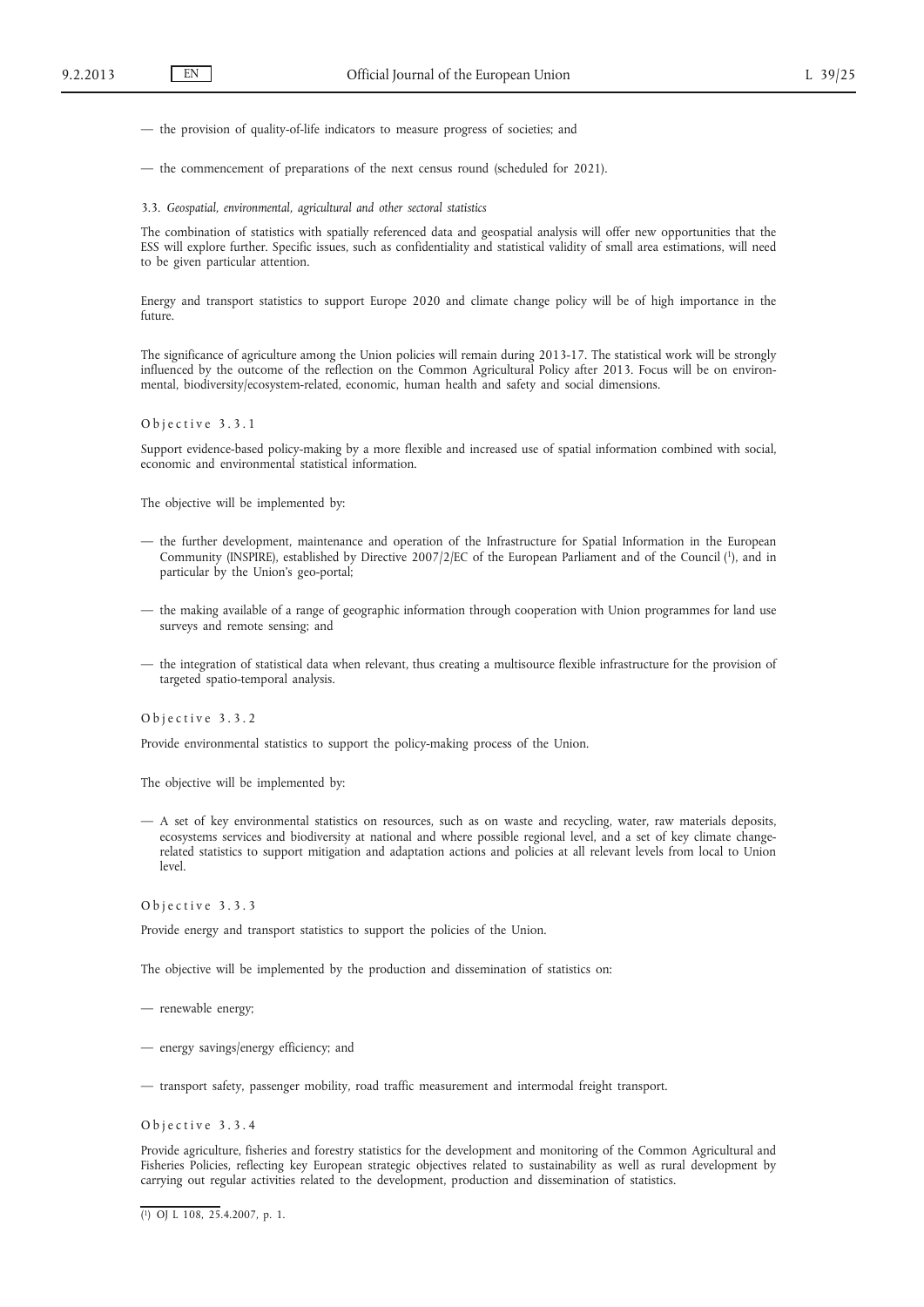The objective will be implemented by:

- the review and simplification of the agricultural data collection in line with the Common Agricultural Policy review post-2013;
- the redesign of agricultural data collection processes, in particular with the objective of improving quality and timeliness of the data provided;
- the thorough review of the land use/cover data management system and the elaboration and implementation of a new system on that basis;
- the implementation of the data collection system for coherent agri-environmental indicators, based on existing data where possible;
- the provision of appropriate breakdowns by region; and
- the implementation and dissemination of a set of key forestry data from Integrated Environmental and Economic Accounting for Forestry, such as forest area, volume and value of standing timber and economic accounts for forestry and logging.

#### II. **PRODUCTION METHODS OF EUROPEAN STATISTICS**

The ESS is currently facing a number of challenges: increasing demand for high-quality statistics, a growing need for complex multidimensional statistics, the appearance of new actors on the information market, constraints on resources, the need to further reduce the statistical burden on respondents as well as the diversification of communication tools. This implies adapting the production and dissemination methods of European official statistics in a progressive way.

#### 1. **ESS quality management**

Objective 1.1

Implement a quality management system in the ESS based on the Code of Practice.

Strengthen the sharing of good practices in the implementation of the Code of Practice and ensure that quality reporting is targeting different user needs.

The objective will be implemented by:

- the introduction of new monitoring mechanisms and a second round of peer reviews to assess compliance with the Code of Practice;
- the alignment of the quality assurance frameworks of the ESS and the European System of Central Banks (ESCB);
- the meeting of the needs of users for quality reporting; and
- the standardisation of quality reports in various statistical domains at Union level.

#### 2. **Priority-setting and simplification**

The ESS is facing a major challenge: how to provide high-quality European statistics to satisfy increasing needs for statistics in a context of substantially reduced budgets of Member States and a zero-growth human resource policy at the Commission and in Member States which, for some bodies, will result in a real reduction in human resources. Given those resource constraints at European and national level, it is important to strengthen priority-setting and simplification measures, which require the commitment of all ESS partners. A priority-setting mechanism has been introduced as an integrated part of the preparation of annual work programmes and will be implemented throughout the duration of the programme. This involves, among other things, an annual review of existing statistical requirements, taking as its point of departure initiatives proposed by the Commission for reducing statistical requirements considering the interests of users, producers and respondents. The process should be pursued in close cooperation with users and producers of European statistics.

## Objective 2.1

Implement a priority-setting mechanism for the ESS in order to simplify reporting requirements and to adjust to new needs for statistics while taking into account the constraints on the producers, the response burden and the needs of users.

- the definition of priorities and the allocation of resources in accordance with those priorities;
- the definition of priorities for the ESS as part of the annual work programme referred to in Article 9;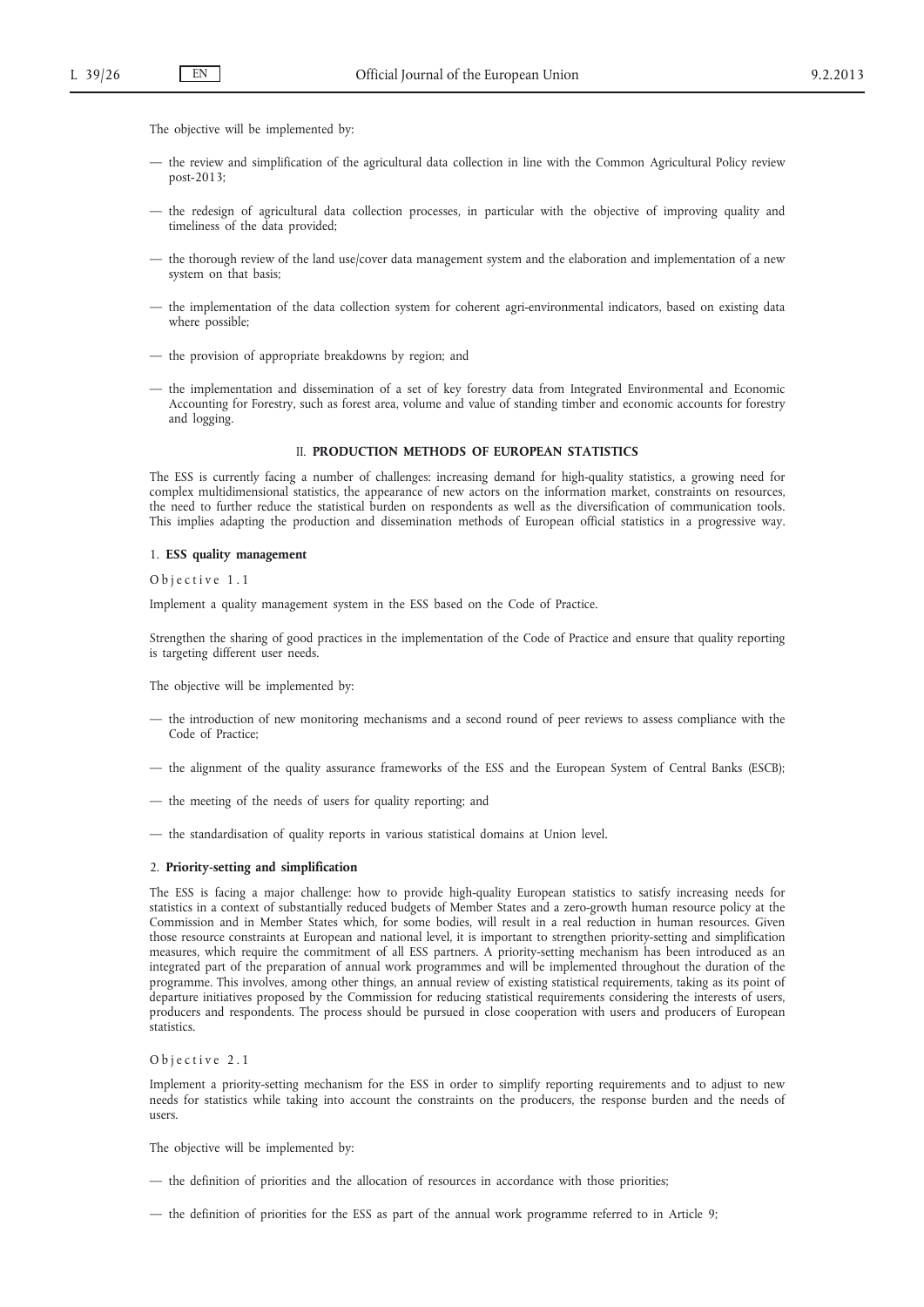- the taking into account of the results of user and producer consultations in the annual work programme; and
- the communication to users of the statistical areas to be simplified and of the data collection to be reduced/discontinued.

#### 3. **Multi-purpose statistics and efficiency gains in production**

Objective 3.1

Put in place gradually, taking into account costs generated in the ESS by implementation, an ESS business architecture allowing more integrated production of European statistics; harmonise and standardise statistical production methods and metadata; enhance the horizontal (across statistical domains) and vertical (across ESS partners) integration of statistical production processes in the ESS in respect of the principle of subsidiarity; use and integrate multiple data sources; produce multi-purpose statistics. Particular attention will be given to confidentiality issues that will arise with increased use, reuse and exchange of micro-data and administrative records.

The objective will be implemented by:

- the greater use of appropriate administrative data in all statistical areas;
- the identification and use of new data sources for European statistics;
- the increased involvement of the Commission (Eurostat), and national statistical authorities in the design of administrative records;
- the wider use of statistical matching and data linking techniques for increasing the offer of European statistics;
- the use of the European approach to statistics for quick policy response in specific and duly justified cases;
- greater integration of European statistics production processes through ESS coordinated actions;
- further harmonisation of statistical concepts across statistical domains;
- the development and implementation of flexible IT reference infrastructure and technical standards for improving interoperability, sharing of data and metadata, and common data modelling;
- the use of standard IT tools across statistical business processes;
- the development of methodological standards in order to increase use and availability of harmonised methodologies (including mixed-mode approaches to data collection) and harmonised metadata;
- the strengthening of the role of statistical business registers as the place where the statistical units for all businessrelated statistics are maintained and used as a source for national accounts; and
- the improvement of the provision of metadata, namely background information on how data are collected, the quality of data and how to render data more readily understandable to users.

### Objective 3.2

Ensure the good functioning and coherence of the ESS through effective collaboration and communication.

The objective will be implemented by:

- the effective and efficient support for partnership within the ESS;
- the definition and implementation of processes for burden and work sharing within the ESS; and
- the further development and making operational of collaborative networks.

### 4. **Dissemination and communication**

Obiective 4.1

Make the ESS the first data source on European statistics for all users and, in particular, for public and private decisionmakers, by providing a high-quality statistical information service based on the principles of free and easy access to European statistics.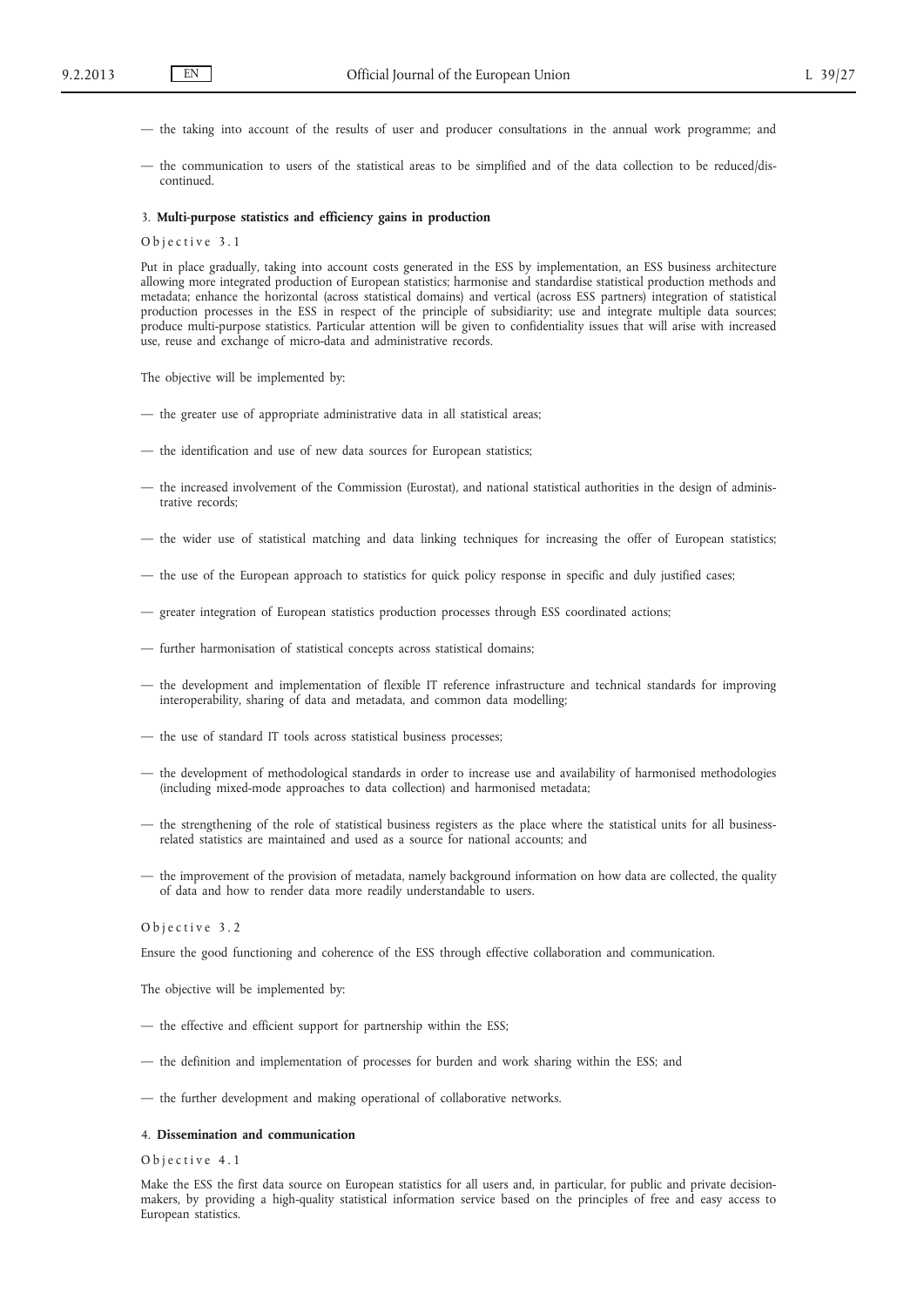Intensifying and extending the dialogue between users and producers of statistics to meet user needs for high-quality statistics. An early involvement of users in new developments is key to improving the effectiveness and efficiency of the ESS.

Extend and rationalise the range of dissemination products to meet the needs of users using new technologies.

Set up a cost-efficient, integrated and secure infrastructure within the ESS for access to confidential data for scientific purposes.

The objective will be implemented by:

- the recognition of the ESS as the first reference point for users of European statistics;
- the putting in place of an integrated secure infrastructure for access to Union micro-data;
- the putting in place of a system to address users' requests for immediate access and advice in interpretation of statistical information;
- the adjustment of dissemination products to the users' needs using new technologies;
- an increased number of statistical outputs on cross-cutting issues;
- the increased use of new communication and dissemination technologies (e.g. SDMX-based);
- an increased offer of micro-data sets for statistical research purposes in accordance with Union and national law on data confidentiality;
- the preparation of data sets to facilitate the use of statistical data for educational and research purposes.

## 5. **Training, innovation and research**

## O b j e c t i v e 5.1

Satisfy learning and development needs in the ESS based on a combination of training courses and learning and development opportunities.

Improve the collaboration between ESS members for the transfer of knowledge and sharing and implementation of best practices and common innovative approaches in the production of statistics.

Organise the activities, participation and contribution of the research communities in the improvement of the statistical production chains and of the quality of official statistical information.

The objective will be implemented by:

- the development of a postgraduate degree (e.g. Master in Official Statistics);
- the provision of training programmes addressing the user's and other citizen's needs;
- the wider application of results of research projects in statistical production and dissemination;
- the recognition of the ESS as a reference point for the statistical research communities;
- the extensive involvement of the research communities in research activities in official statistics; and
- the putting in place of adequate instruments for the exchange of practices and implementation of common solutions in the ESS.

## III. **PARTNERSHIP**

#### 1. **Partnership within the ESS and beyond**

In the spirit of partnership, the national statistical authorities and the Commission (Eurostat) are responsible for the development, production and dissemination of European statistics.